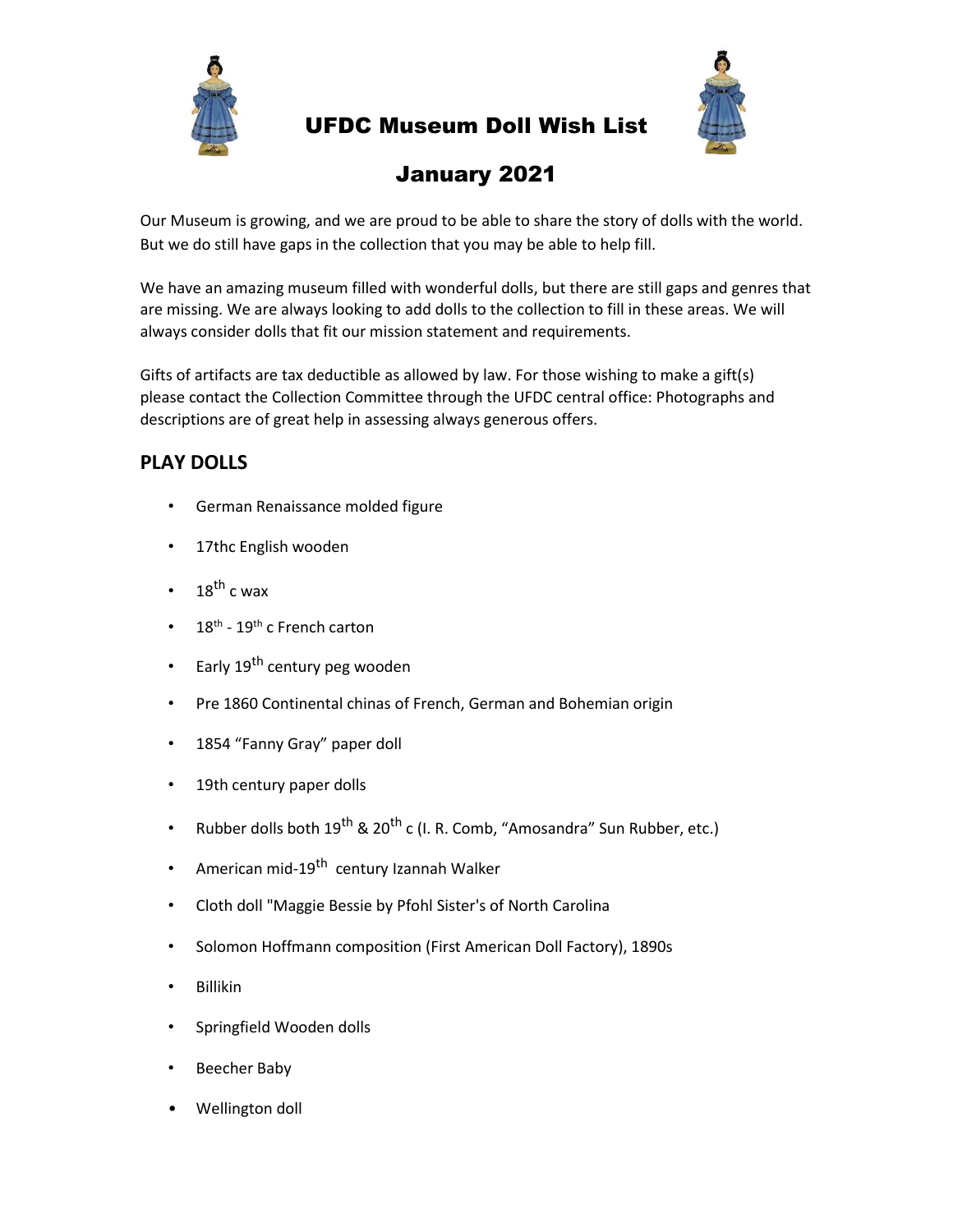- Mignonette, so called French All bisque doll.
- A T bébé
- "Daisy" all original
- Lady doll, 1900-1910 (Simon & Halbig, Kestner)
- Character Dolls early to mid-20<sup>th</sup> c.
- Art Dolls for children (SFBJ)
- AM bisque Just Me
- Munich Art dolls
- "Wilma" black Kathe Kruse
- Lenci
- Celluloid early 20<sup>th</sup>
- WPA dolls
- Studio Sasha
- Plush body Billiken (hopefully a 16" one)
- Composition Copies of German characters
- Copy of German dolly faces, ball jointed bodies
- 1910 Campbell Kids and other Drayton characters
- Uneeda Biscuit Kid other compo advertising dolls
- Entertainers Charlie Chaplin, John Bunny Jackie Cogan, Baby Peggy,
- Raleigh dolls
- Mibs
- Compo Bye Lo Bye Lo look alikes
- Grace Corry dolls
- Wood segmented dolls Joseph Kallus (incl. Betty Boop, Band Major etc.)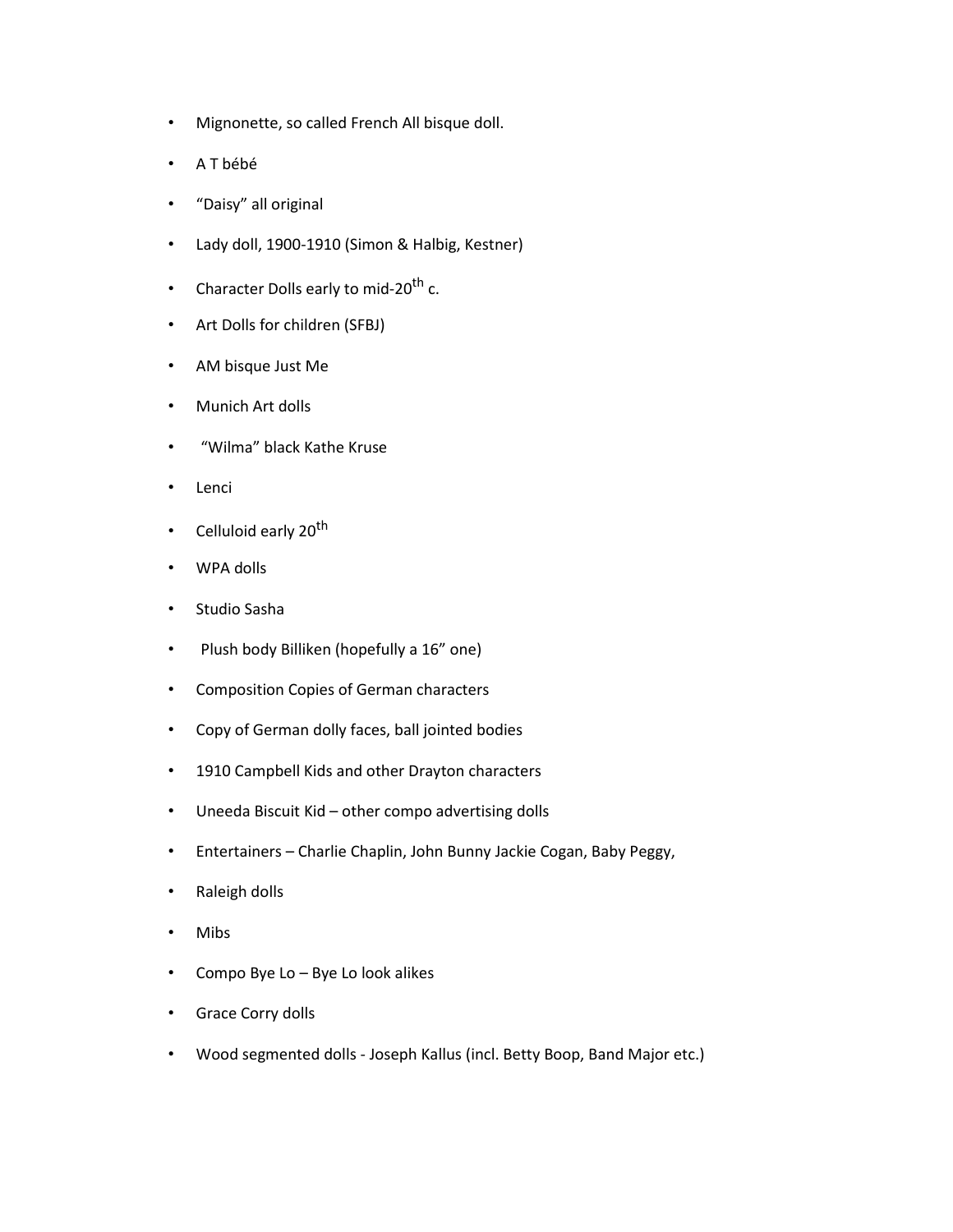- Walt Disney compo characters such as Pinoccio, various sizes, etc.
- "Betsy-Wetsy"
- Mariquita Perez doll in carton piedra and her striped trunk
- Ideal "Sara Lee"
- NASB Muffie
- #2 Barbie
- 8" American Character Betsy McCall
- Mme Alexander vinyl "Cynthia"
- Maggie Face Alexander in street clothing, non character
- American Character Toodles
- Pedigree Sindy doll
- American Character Tressy doll
- Tiffany Taylor doll by Ideal
- Scooba Doo by Mattel

#### **MECHANICAL DOLLS**

- Phonograph doll (Edison, Lioret, etc.)
- Steiner Walker
- Swimmer

#### **EXHIBITION/CHARITY**

- Japanese Friendship
- Local charity such as schools, hospitals, churches
- World's Fairs and related expositions

#### **ARCHIVAL MATERIAL**

Archival manufacturing materials related to well-known doll makers